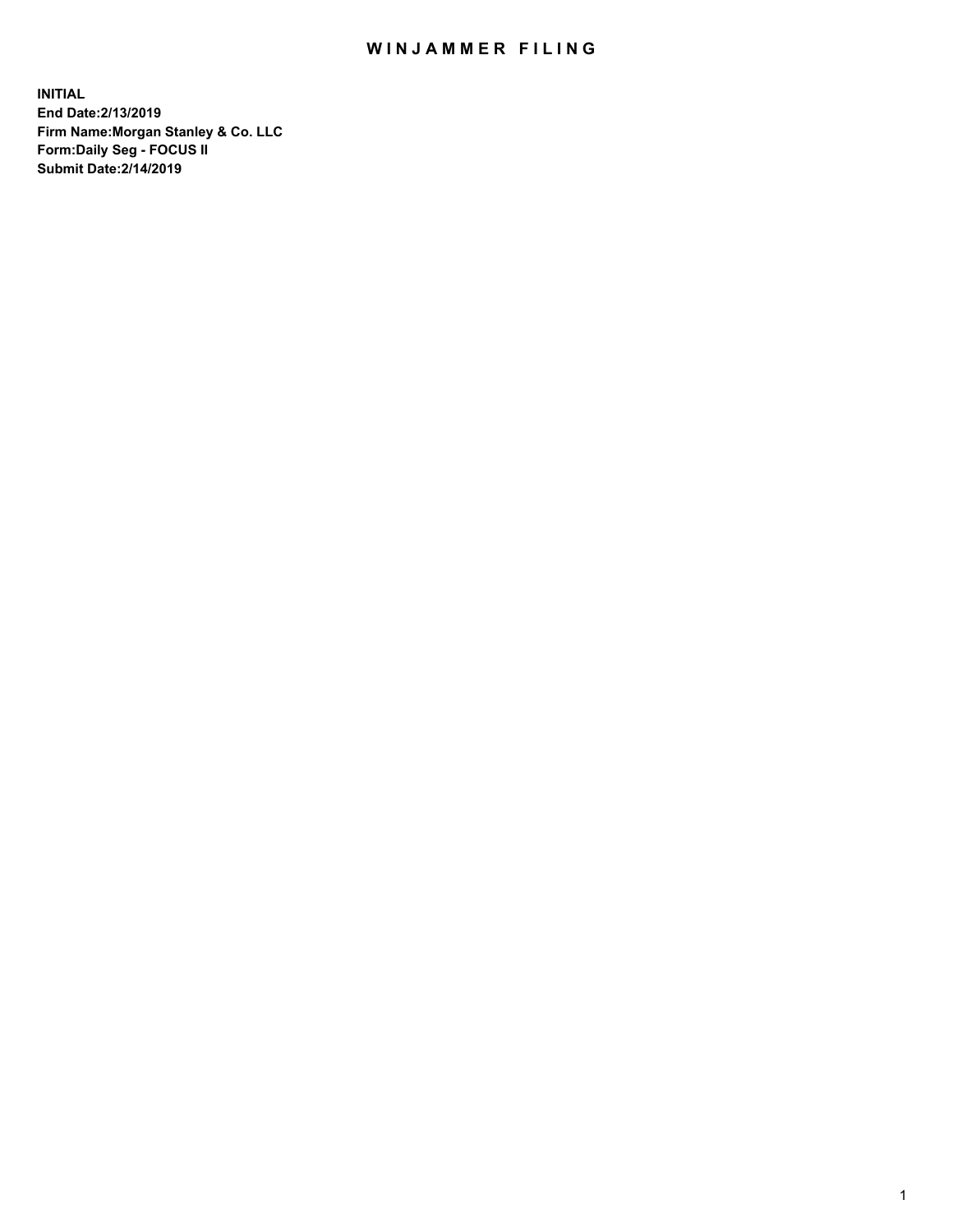**INITIAL End Date:2/13/2019 Firm Name:Morgan Stanley & Co. LLC Form:Daily Seg - FOCUS II Submit Date:2/14/2019 Daily Segregation - Cover Page**

| Name of Company                                                                                                                                                                                                                                                                                                                | Morgan Stanley & Co. LLC                               |
|--------------------------------------------------------------------------------------------------------------------------------------------------------------------------------------------------------------------------------------------------------------------------------------------------------------------------------|--------------------------------------------------------|
| <b>Contact Name</b>                                                                                                                                                                                                                                                                                                            | <b>Ikram Shah</b>                                      |
| <b>Contact Phone Number</b>                                                                                                                                                                                                                                                                                                    | 212-276-0963                                           |
| <b>Contact Email Address</b>                                                                                                                                                                                                                                                                                                   | Ikram.shah@morganstanley.com                           |
| FCM's Customer Segregated Funds Residual Interest Target (choose one):<br>a. Minimum dollar amount: ; or<br>b. Minimum percentage of customer segregated funds required:% ; or<br>c. Dollar amount range between: and; or<br>d. Percentage range of customer segregated funds required between:% and%.                         | 235,000,000<br><u>0</u><br><u>0 0</u><br>0 Q           |
| FCM's Customer Secured Amount Funds Residual Interest Target (choose one):<br>a. Minimum dollar amount: ; or<br>b. Minimum percentage of customer secured funds required:%; or<br>c. Dollar amount range between: and; or<br>d. Percentage range of customer secured funds required between:% and%.                            | 140,000,000<br><u>0</u><br><u>00</u><br>0 <sub>0</sub> |
| FCM's Cleared Swaps Customer Collateral Residual Interest Target (choose one):<br>a. Minimum dollar amount: ; or<br>b. Minimum percentage of cleared swaps customer collateral required:% ; or<br>c. Dollar amount range between: and; or<br>d. Percentage range of cleared swaps customer collateral required between:% and%. | 92,000,000<br><u>0</u><br><u>00</u><br>0 <sub>0</sub>  |

Attach supporting documents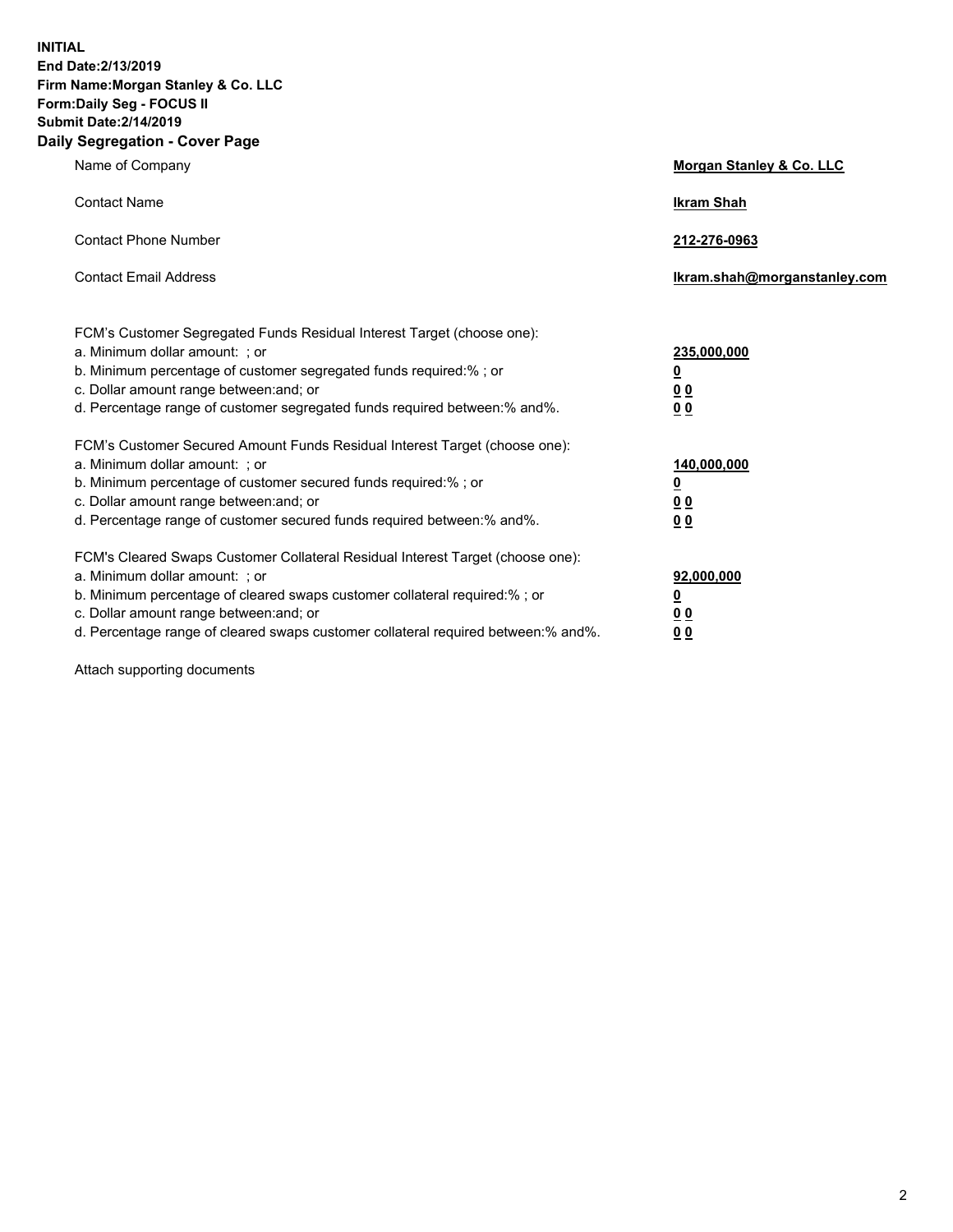## **INITIAL End Date:2/13/2019 Firm Name:Morgan Stanley & Co. LLC Form:Daily Seg - FOCUS II Submit Date:2/14/2019 Daily Segregation - Secured Amounts**

Foreign Futures and Foreign Options Secured Amounts Amount required to be set aside pursuant to law, rule or regulation of a foreign

- government or a rule of a self-regulatory organization authorized thereunder 1. Net ledger balance - Foreign Futures and Foreign Option Trading - All Customers A. Cash **3,050,026,093** [7315]
	- B. Securities (at market) **2,098,737,583** [7317]
- 2. Net unrealized profit (loss) in open futures contracts traded on a foreign board of trade **25,850,225** [7325]
- 3. Exchange traded options
	- a. Market value of open option contracts purchased on a foreign board of trade **7,913,195** [7335]
	- b. Market value of open contracts granted (sold) on a foreign board of trade **-7,480,831** [7337]
- 4. Net equity (deficit) (add lines 1. 2. and 3.) **5,175,046,265** [7345]
- 5. Account liquidating to a deficit and account with a debit balances gross amount **70,091,916** [7351] Less: amount offset by customer owned securities **-69,070,531** [7352] **1,021,385**
- 6. Amount required to be set aside as the secured amount Net Liquidating Equity Method (add lines 4 and 5)
- 7. Greater of amount required to be set aside pursuant to foreign jurisdiction (above) or line 6.

## FUNDS DEPOSITED IN SEPARATE REGULATION 30.7 ACCOUNTS

- 1. Cash in banks
	- A. Banks located in the United States **292,780,956** [7500]
	- B. Other banks qualified under Regulation 30.7 **999,484,091** [7520] **1,292,265,047**
- 2. Securities
	- A. In safekeeping with banks located in the United States **103,523,636** [7540]
	- B. In safekeeping with other banks qualified under Regulation 30.7 **0** [7560] **103,523,636** [7570]
- 3. Equities with registered futures commission merchants
	-
	- B. Securities **0** [7590]
	- C. Unrealized gain (loss) on open futures contracts **1,903,700** [7600]
	- D. Value of long option contracts **0** [7610]
- E. Value of short option contracts **0** [7615] **8,218,776** [7620]
- 4. Amounts held by clearing organizations of foreign boards of trade
	- A. Cash **0** [7640]
	- B. Securities **0** [7650]
	- C. Amount due to (from) clearing organization daily variation **0** [7660]
	- D. Value of long option contracts **0** [7670]
	- E. Value of short option contracts **0** [7675] **0** [7680]
- 5. Amounts held by members of foreign boards of trade
	-
	-
	- C. Unrealized gain (loss) on open futures contracts **23,946,524** [7720]
	- D. Value of long option contracts **7,913,195** [7730]
	- E. Value of short option contracts **-7,480,831** [7735] **3,962,821,105**
- 6. Amounts with other depositories designated by a foreign board of trade **0** [7760]
- 7. Segregated funds on hand **0** [7765]
- 8. Total funds in separate section 30.7 accounts **5,366,828,564** [7770]
- 9. Excess (deficiency) Set Aside for Secured Amount (subtract line 7 Secured Statement Page 1 from Line 8)
- 10. Management Target Amount for Excess funds in separate section 30.7 accounts **140,000,000** [7780]
- 11. Excess (deficiency) funds in separate 30.7 accounts over (under) Management Target **50,760,914** [7785]

**0** [7305]

[7354] **5,176,067,650** [7355]

**5,176,067,650** [7360]

[7530]

A. Cash **6,315,076** [7580]

 A. Cash **1,943,228,270** [7700] B. Securities **1,995,213,947** [7710] [7740] **190,760,914** [7380]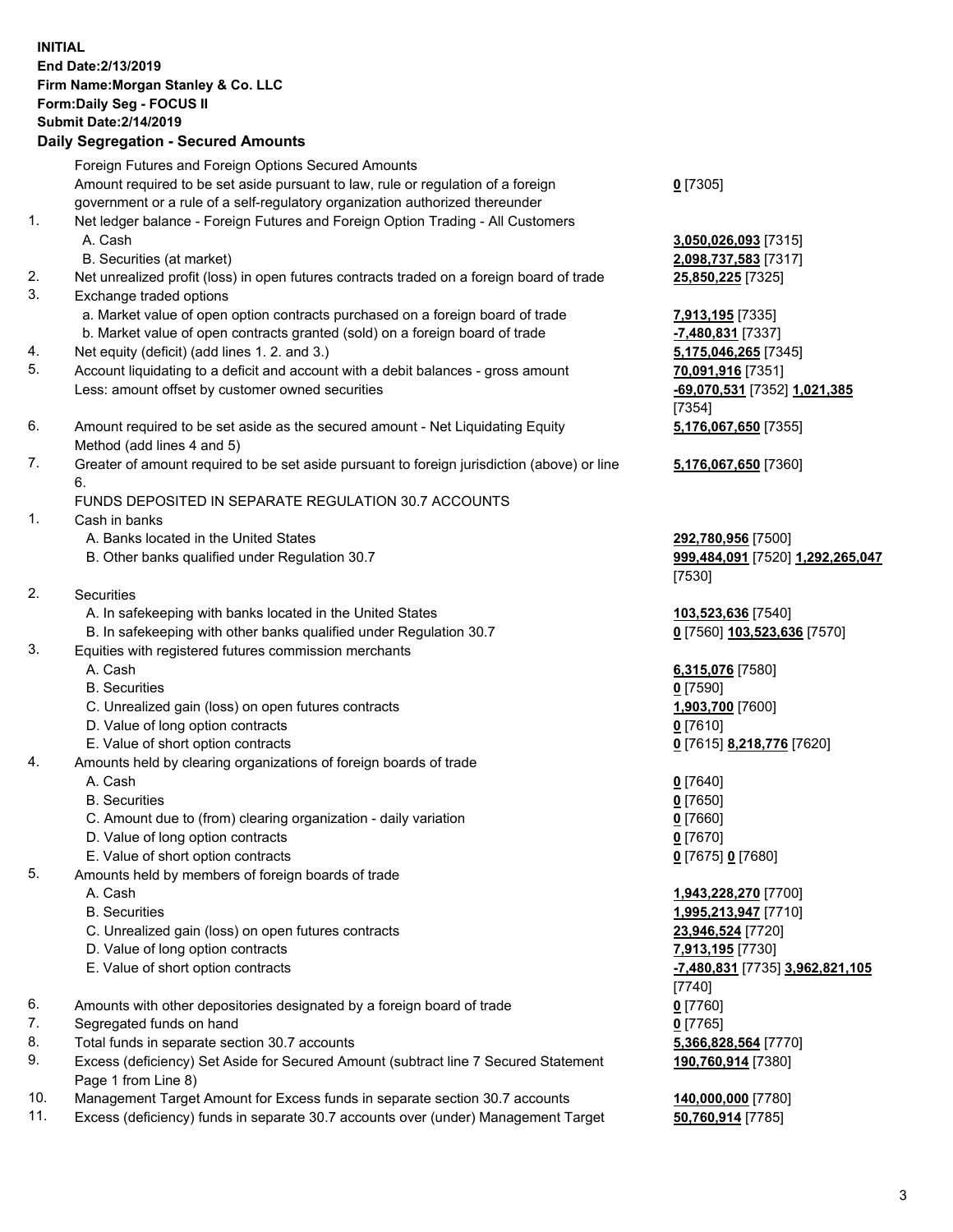**INITIAL End Date:2/13/2019 Firm Name:Morgan Stanley & Co. LLC Form:Daily Seg - FOCUS II Submit Date:2/14/2019 Daily Segregation - Segregation Statement** SEGREGATION REQUIREMENTS(Section 4d(2) of the CEAct) 1. Net ledger balance A. Cash **6,114,254,756** [7010] B. Securities (at market) **6,234,596,323** [7020] 2. Net unrealized profit (loss) in open futures contracts traded on a contract market **3,913,904,639** [7030] 3. Exchange traded options A. Add market value of open option contracts purchased on a contract market **241,224,307** [7032] B. Deduct market value of open option contracts granted (sold) on a contract market **-262,859,218** [7033] 4. Net equity (deficit) (add lines 1, 2 and 3) **16,241,120,807** [7040] 5. Accounts liquidating to a deficit and accounts with debit balances - gross amount **278,336,745** [7045] Less: amount offset by customer securities **-277,338,312** [7047] **998,433** [7050] 6. Amount required to be segregated (add lines 4 and 5) **16,242,119,240** [7060] FUNDS IN SEGREGATED ACCOUNTS 7. Deposited in segregated funds bank accounts A. Cash **4,530,571,405** [7070] B. Securities representing investments of customers' funds (at market) **0** [7080] C. Securities held for particular customers or option customers in lieu of cash (at market) **510,770,871** [7090] 8. Margins on deposit with derivatives clearing organizations of contract markets A. Cash **5,893,429,543** [7100] B. Securities representing investments of customers' funds (at market) **0** [7110] C. Securities held for particular customers or option customers in lieu of cash (at market) **5,723,825,452** [7120] 9. Net settlement from (to) derivatives clearing organizations of contract markets **-120,309,940** [7130] 10. Exchange traded options A. Value of open long option contracts **241,224,307** [7132] B. Value of open short option contracts **-262,859,218** [7133] 11. Net equities with other FCMs A. Net liquidating equity **13,191,239** [7140] B. Securities representing investments of customers' funds (at market) **0** [7160] C. Securities held for particular customers or option customers in lieu of cash (at market) **0** [7170] 12. Segregated funds on hand **0** [7150] 13. Total amount in segregation (add lines 7 through 12) **16,529,843,659** [7180] 14. Excess (deficiency) funds in segregation (subtract line 6 from line 13) **287,724,419** [7190] 15. Management Target Amount for Excess funds in segregation **235,000,000** [7194]

16. Excess (deficiency) funds in segregation over (under) Management Target Amount Excess

**52,724,419** [7198]